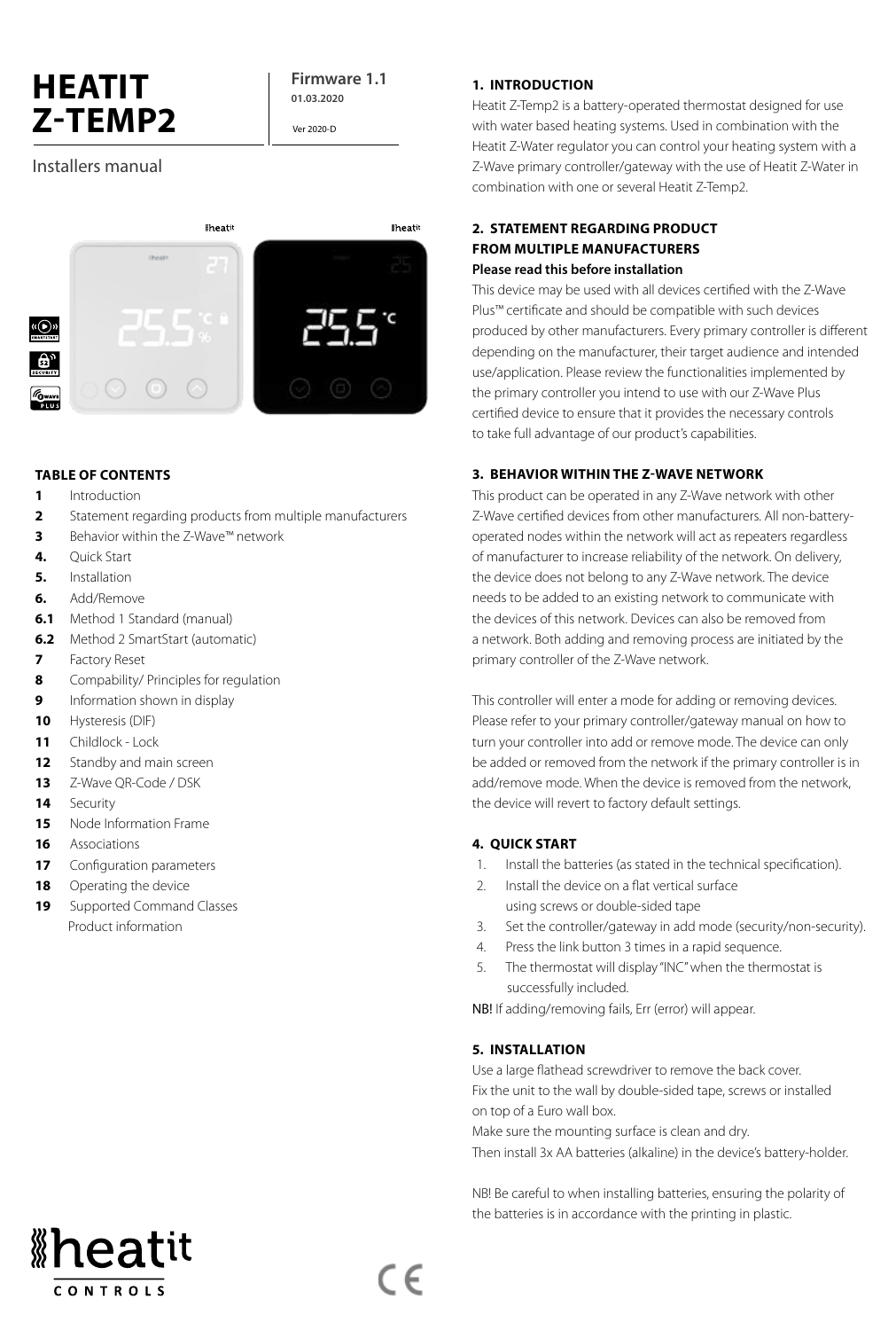

### **6. ADD/REMOVE**

There are two ways to add your devices in a Z-Wave network.

### **6.1 METHOD 1: STANDARD (MANUAL)**

Please refer to your primary controller/gateway manual on how to enter add/remove mode. The device can only be added or removed from the network if the primary controller is in add/remove mode. When the primary controller/gateway is set to add/remove mode press the link button on the thermostat 3 times in a rapid sequence.

### **6. 2 METHOD 2: SMARTSTART (AUTOMATIC)**

Please refer to your primary controller/gateway to see if SmartStart is supported by the controller. SmartStart enabled products can be added into a Z-Wave network by scanning the Z-Wave QR-Code present on the product with a controller providing SmartStart inclusion. No further action is required and the SmartStart product will be added automatically within 10 minutes of being switched on in the network vicinity.

Enter SmartStart modus from your primary controller.

With the batteries for the devices taken out of the device. Scan the QR-code on back of the device, then follow the gateway instructions.

If the device already belongs to a network, follow the removing process before adding it in your network. Otherwise, the adding of this device will fail. When the device is removed from the network, the device will revert to factory settings.



### **7. FACTORY RESET**

By pressing and holding the link button for 20 seconds, the thermostat will perform a complete factory reset. rES will be displayed. NB! Please use this procedure only when the primary controller/ gateway is missing or otherwise inoperable.

### **8. COMPABILITY / PRINCIPLES FOR REGULATION Water based heating**

The thermostat uses temperature readings retrieved from the internal sensor. Heatit Z-Temp2 is designed to work together with water based heating solutions. Heatit recommends using Heatit Z-Temp2 together with Heatit Z-Water. These two products allow for an advanced water based heating solution by using a Z-Wave enabled controller. This is a "wire-free" solution which save both time and money. All the communication between Heatit Z-Temp2 and the controlled device is wireless. The range can be extended using Heatit Z-Repeater or any other device that supports routing. This makes our water based solutions a good addition to your existing or new home automation system.

### **Electrical heating**

Heatit Z-Temp2 could also be used in situations where a traditional electrical thermostat is not suited. The battery-operated thermostat can be used together with Heatit Z-Relay or any other relay device installed in a remote location. Rehabilitation could be done using this solution to avoid unnecessary wiring.

### **9. INFORMATION SHOWN IN DISPLAY**

The thermostat benefits from two screens.

### **The main screen**

The main screen displays measured temperature readout or relative humidity. You can switch between the humidity and measured temperature by pressing the center button while display is active. The temperature and humidity can be calibrated using parameter 4 and 5 respectively. When childlock is active, there will displayed a lock icon adjacent to the Celsius icon.

### **Secondary screen**

This screen displays the setpoint temperature when the thermostat is in heating mode. When the thermostat mode is turned OFF, the thermostat will not use this display. To turn ON or OFF the thermostat you need to hold center button for 10 seconds, or use Z-Wave command Basic or Thermostat mode.

### **Connecting to an external relay**

After the device is added to your Z-Wave gateway you will need to link the thermostat to the device that is going to control the heating. This is done by using association groups from the thermostat's root device (EP0) with Group 3 (ON/OFF Control) towards your actuator device (using Multichannel or Single channel, based on the controlled device type.

\*To set associations in your primary controller/gateway, please refer to your primary controller/Z-Wave gateway for more information.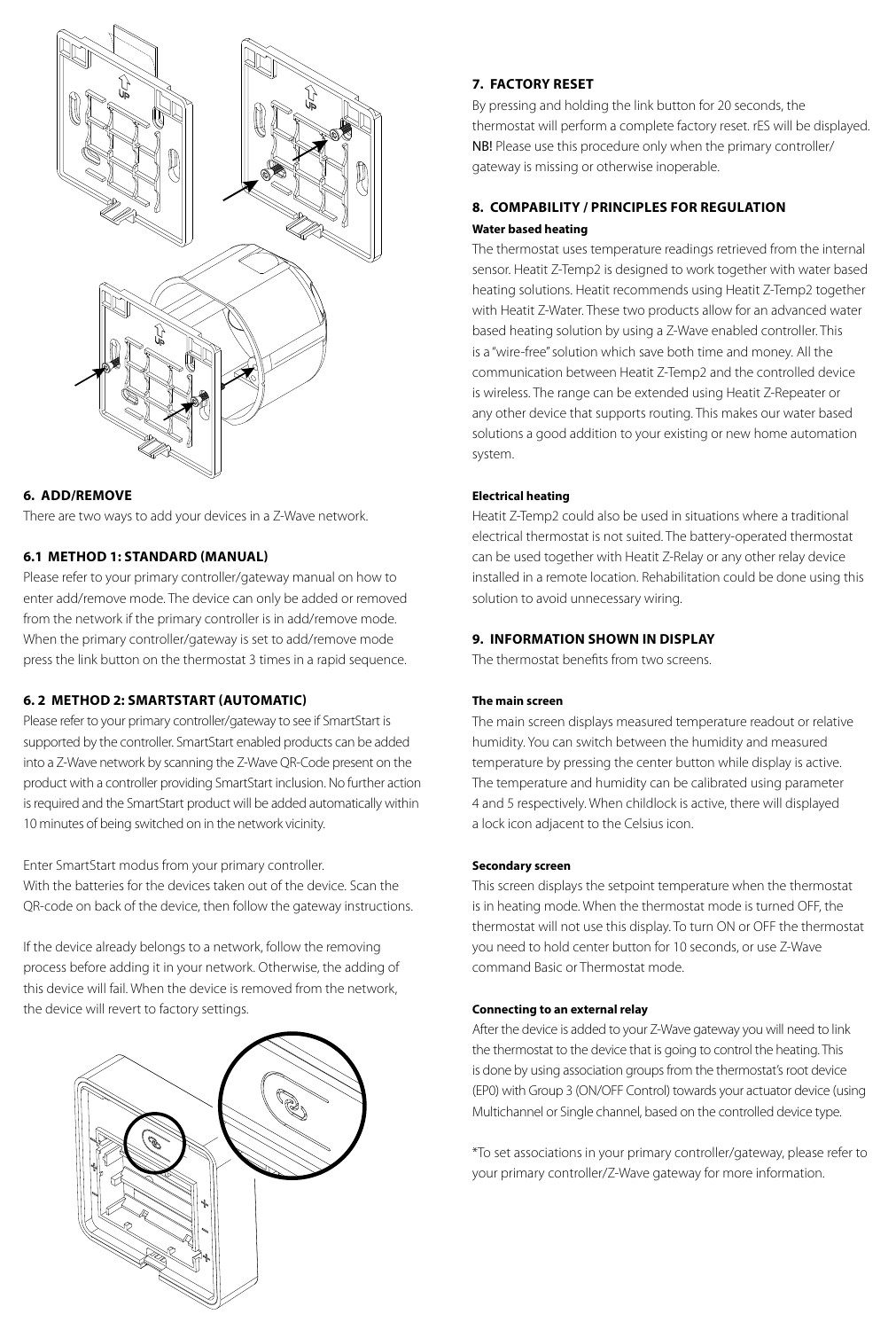### **10. HYSTERESIS (DIF)**

You can make changes to the hysteresis in the thermostat via the parameter. This means that you can changes the hysteresis from 0,3°C up to max 3,0°C. Default is 0,5°C.

### **11. CHILD LOCK - LOC**

By pressing Left and Right (down and up buttons for 10 seconds, the thermostat will display LOC. Child lock is now activated, and the lock icon will be lit up when the display is active. Trying to make changes from the display is not possible within this modus. Changes with the Z-Wave controller is still possible. Refer to your primary controller/gateways user manual on how to change the setpoint.

Child lock is deactivated by pressing Left and Right (down and up) buttons for 10 seconds, the thermostat will display oPn. The lock symbol is no longer lit when the display is active, and now you can make changes using buttons.

### **12. STANDBY AND MAIN SCREEN**

When the thermostat remains untouched for a while, it will automatically go to standby screen. Due to power saving settings, while in standby, the display will be turned off. The proximity sensor will activate the thermostat when proximity is sensed. You can also activate the thermostat manually by pressing any button.

### **13. Z-WAVE QR-CODE / DSK**

The QR Code is needed when including using S2-Security or SmartStart. The Z-Wave DSK can be found in the QR-Code and is located;

- 1. On the back of wall mount (above the battery compartment).
- 2. Inside the packaging attached on the note.
- 3. On the product packaging.

#### **14. SECURITY**

The S2 security enhances Z-Wave Plus with an additional layer of AES 128-bit encryption of the wireless Z-Wave communication to prevent hacking and man-in-middle attacks on the home network. The Heatit Z-Temp2 supports S2 and has a Z-Wave DSK QR-Code label that may be used when the module is added to the Z-Wave home network. The primary controller will ask for a 5-digit Code, which can be found underneath the QR-Code. The primary controller will then ask you to confirm the rest of the code that is contained in the QR-Code.

#### **15. NODE INFORMATION FRAME**

The node information frame is the business card of a Z-Wave device. It contains information about the device type and its technical features. The add and remove procedure of the device is confirmed by sending out a node information frame. Besides this, it may be necessary for certain network operations to send out a node information frame.

### **16. ASSOCIATIONS**

Z-Wave devices interact with other Z-Wave devices. The relationship between one device controlling another device is called an association. In order to control a subordinate device, the controlling device needs to maintain a list of devices that will receive controlling commands. These lists are called "Association Groups". They are always related to the specific event triggered (e.g., sensor reports). In case the event is triggered, all devices stored in the respective association group will receive a joint wireless command.

#### **SETTING AND REMOVING ASSOCIATIONS**

Associations may be assigned and removed via Z-Wave commands. Please refer to your primary controller/Z-Wave gateway for more information.

### **ASSOCIATION GROUPS**

| <b>ROOT DEVICE</b>            | THE MAIN THERMOSTAT DEVICE                                                                                                                                                                                                                                                                                                                                                                                                                                                                                                                                                                                                                          |
|-------------------------------|-----------------------------------------------------------------------------------------------------------------------------------------------------------------------------------------------------------------------------------------------------------------------------------------------------------------------------------------------------------------------------------------------------------------------------------------------------------------------------------------------------------------------------------------------------------------------------------------------------------------------------------------------------|
| Group 1<br>l ifeline          | Lifeline. (Normally used by the Z-Wave<br>Controller) Sends:<br>- Battery Report (sent when battery runs low).<br>- Notification Report (sent first time power on).<br>- Device Reset Locally Notification (sent if device<br>is reset).<br>- Indicator Report<br>- Thermostat Mode Report (sent when mode<br>changed from panel).<br>- Thermostat Setpoint Report (sent when<br>setpoint changed from panel).<br>- Thermostat Operating State Report (sent when<br>heating should be active).<br>- Sensor Multilevel Report (periodical reports).<br>- Protection Report (childlock activated/<br>deactived from panel).<br>Max. nodes in group: 5 |
| Group 2<br>Temperature Report | Multilevel Sensor Report (internal measured<br>temperate and measured relative humidity).<br>Max. nodes in group: 5                                                                                                                                                                                                                                                                                                                                                                                                                                                                                                                                 |
| Group 3<br>ON/OFF Control     | Binary Switch Set (normally used to control<br>external relays).<br>Sends:<br>$0x00 = OFF$<br>$0xFF = ON$<br>Max. nodes in group: 5                                                                                                                                                                                                                                                                                                                                                                                                                                                                                                                 |

### **17. CONFIGURATION PARAMETERS**

Z-Wave products are supposed to work out of the box after inclusion. Some configuration of a device can alter the functionality to better serve the user's needs or unlock further enhanced features.

#### **Parameter 1,** Parameter Size 2. **Temperature/ Humidity report interval** Used to adjust the time between report interval for Temperature and humidity reports.

| <b>VALUE</b> | <b>ONLY</b> | READ- ADVANCED ALTERING | <b>CAPABILITIES</b> | <b>DESCRIPTION</b>                    |
|--------------|-------------|-------------------------|---------------------|---------------------------------------|
| 30 to 32 767 |             |                         |                     | 30 to 32 767 seconds<br>(Default 900) |

#### **Parameter 2,** Parameter Size 2. **Temperature delta value**

| <b>VALUE</b> | <b>ONLY</b> | <b>READ- ADVANCED ALTERING</b> | <b>CAPABILITIES</b> | <b>DESCRIPTION</b>                                        |
|--------------|-------------|--------------------------------|---------------------|-----------------------------------------------------------|
|              |             |                                |                     | Reporting tempe-<br>rature based on<br>change is disabled |
| 5 to 50      |             |                                |                     | $0.5$ to $5^{\circ}$ C.<br>(Default 10, 1.0°C)            |

#### **Parameter 3,** Parameter Size 2. **Humidity delta value**

| <b>VALUE</b> | <b>ONLY</b> | <b>READ- ADVANCED ALTERING</b> | <b>CAPABILITIES</b> | <b>DESCRIPTION</b>                                        |
|--------------|-------------|--------------------------------|---------------------|-----------------------------------------------------------|
|              |             |                                |                     | Reporting tempe-<br>rature based on<br>change is disabled |
| 5 to 50      |             |                                |                     | 5 to 50%<br>(Default 10, 10%)                             |

#### **Parameter 4,** Parameter Size 2. **Temperature offset settings** Calibrate the internal sensor. **NB!** To set negative values; 65 535 – desired value + 1.

| <b>VALUE</b> | <b>ONLY</b> | <b>READ- ADVANCED ALTERING</b> | <b>CAPABILITIES</b> | <b>DESCRIPTION</b>                                     |
|--------------|-------------|--------------------------------|---------------------|--------------------------------------------------------|
| -100 to 100  |             |                                |                     | $-100$ to $100^{\circ}$ C<br>(Default $0,0^{\circ}$ C) |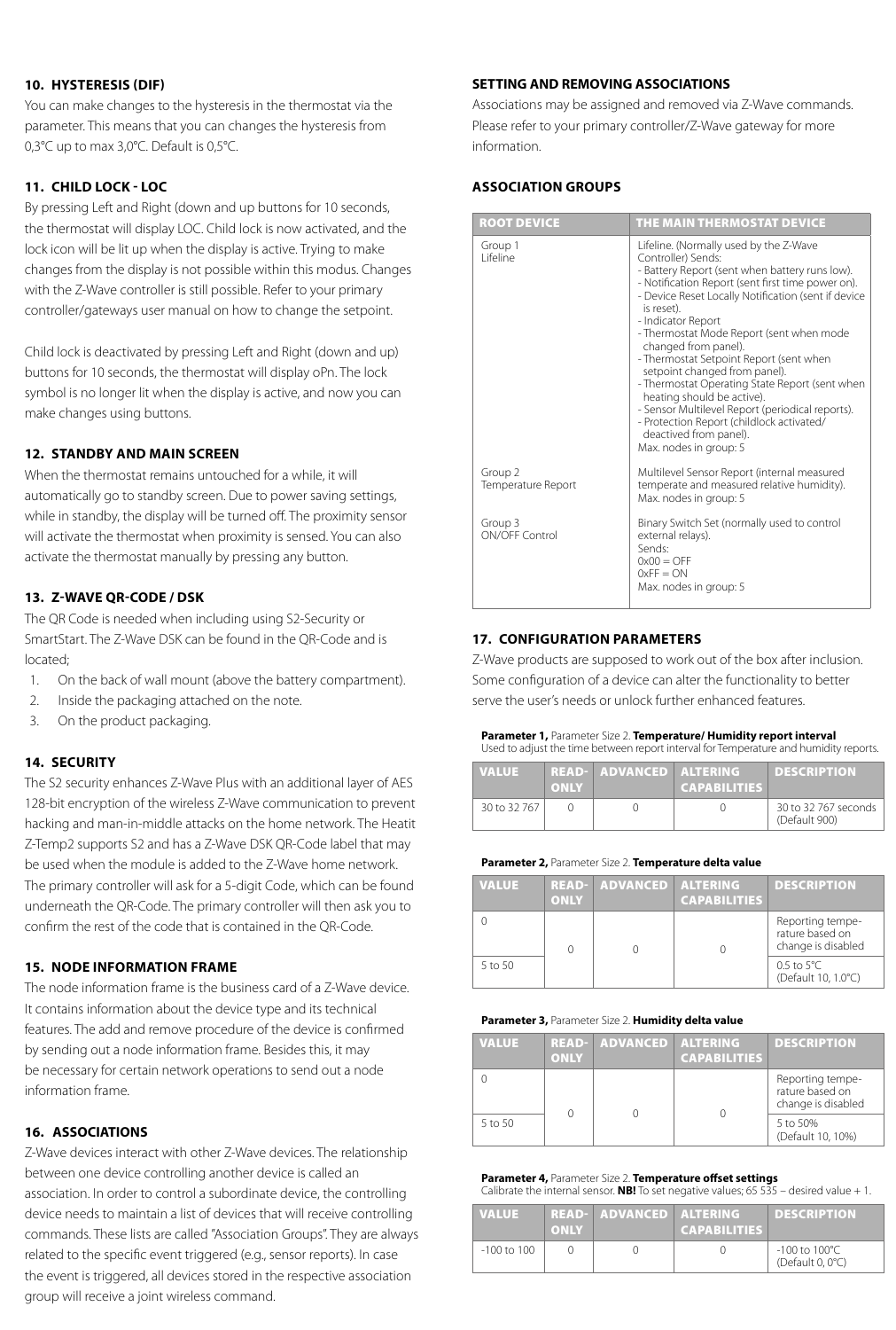#### **Parameter 5,** Parameter Size 2. **Humidity offset settings** Offsets the measured relative humidity. **NB!** To set negative values; 65 535 – desired value + 1.

| <b>VALUE</b>    | <b>ONLY</b> | READ- ADVANCED ALTERING | <b>CAPABILITIES</b> | <b>DESCRIPTION</b>                 |
|-----------------|-------------|-------------------------|---------------------|------------------------------------|
| $-100$ to $100$ |             |                         |                     | $-10$ to $10\%$<br>(Default 0, 0%) |

#### **Parameter 6,** Parameter Size 2. **Proximity sensor retrigger interval**

| <b>VALUE</b> | <b>ONLY</b> | <b>READ- ADVANCED ALTERING</b> | <b>CAPABILITIES</b> | <b>DESCRIPTION</b>                           |
|--------------|-------------|--------------------------------|---------------------|----------------------------------------------|
| 2 to 270     |             |                                |                     | 2 to 270 seconds<br>(Default 10, 10 seconds) |

#### **Parameter 7,** Parameter Size 2. **Proximity sensor Enable / Disable** Choose if proximity sensor is used or not.

| <b>VALUE</b> | <b>ONLY</b> | <b>READ- ADVANCED ALTERING</b> | <b>CAPABILITIES</b> | <b>DESCRIPTION</b> |
|--------------|-------------|--------------------------------|---------------------|--------------------|
|              |             |                                |                     | Disable            |
|              |             |                                |                     | Enable (Default)   |

#### **Parameter 8,** Parameter Size 2. **LED maximum brightness** Adjust the backlight of LCD display.

| <b>VALUE</b>       | <b>ONLY</b> | READ- ADVANCED ALTERING | <b>CAPABILITIES</b> | <b>DESCRIPTION</b>            |
|--------------------|-------------|-------------------------|---------------------|-------------------------------|
| 0 <sub>to</sub> 99 |             |                         |                     | 0 to 99%<br>(Default 50, 50%) |

### **Parameter 9,** Parameter Size 2. **LED turned on before timeout**

Adjust the time from proximity sensor / display touched until display goes to sleep.

| <b>VALUE</b> | <b>ONLY</b> | READ- ADVANCED ALTERING | <b>CAPABILITIES</b> | <b>DESCRIPTION</b>                         |
|--------------|-------------|-------------------------|---------------------|--------------------------------------------|
| 3 to 300     |             |                         |                     | 3 to 300 seconds<br>(Default 3, 3 seconds) |

#### **Parameter 10,** Parameter Size 2. **Temperature Control Hysteresis** Adjust the delta values for the thermostat to turn on off heating.

| <b>VALUE</b> | <b>ONLY</b> | <b>READ- ADVANCED ALTERING</b> | <b>CAPABILITIES</b> | <b>DESCRIPTION</b>                           |
|--------------|-------------|--------------------------------|---------------------|----------------------------------------------|
| 3 to 30      |             |                                |                     | $0.3$ to $3^{\circ}$ C<br>(Default 5, 0.5°C) |

#### **Parameter 11,** Parameter Size 2. **Minimum Temperature Limit** Set the mimum temperature limit.

| <b>VALUE</b>  | <b>ONLY</b> | READ- ADVANCED ALTERING | <b>CAPABILITIES</b> | <b>DESCRIPTION</b>                        |
|---------------|-------------|-------------------------|---------------------|-------------------------------------------|
| $50$ to $400$ |             |                         |                     | 5 to 40 $^{\circ}$ C<br>(Default 50, 5°C) |

#### **Parameter 12,** Parameter Size 2. **Maximum Temperature Limit** Set the maximum temperature limit.

| <b>VALUE</b> | <b>ONLY</b> | READ- ADVANCED ALTERING | <b>CAPABILITIES</b> | <b>DESCRIPTION</b>                          |
|--------------|-------------|-------------------------|---------------------|---------------------------------------------|
| 50 to 400    |             |                         |                     | 5 to 40 $^{\circ}$ C<br>(Default 400, 40°C) |

#### **Parameter 13,** Parameter Size 2. **External Relay & Operating State update interval**  Set time on how often the devices sends Binary Switch Set and thermostat mode to gateway.

| <b>VALUE</b> | <b>ONLY</b> | <b>READ- ADVANCED ALTERING</b> | <b>CAPABILITIES</b> | <b>DESCRIPTION</b>                   |
|--------------|-------------|--------------------------------|---------------------|--------------------------------------|
|              |             |                                |                     | Sends only when<br>changed (Default) |
| 1 to 240     |             |                                |                     | 1 to 240 minutes $+$<br>When changed |

#### **Parameter 14,** Parameter Size 2. **Report when presence is detected** Decides if the thermostat sends temperature when presence is detected.

| <b>VALUE</b> | <b>READ-</b><br><b>ONLY</b> | <b>ADVANCED</b> | <b>ALTERING</b><br><b>CAPABILITIES</b> | <b>DESCRIPTION</b>                                                                          |
|--------------|-----------------------------|-----------------|----------------------------------------|---------------------------------------------------------------------------------------------|
|              |                             |                 |                                        | Do not report to<br>gateway when<br>presence is detected,<br>only at interval.<br>(Default) |
|              |                             |                 |                                        | Send temperature<br>report to gateway<br>when presence is<br>detected.                      |

### **18. OPERATING THE DEVICE**

### **No Multi Channel support/ Multichannel support:**

Besides the mandatory command classes, Heatit Z-Temp2 has support for following command classes:

### **Thermostat Mode**

It is possible to change the operating mode of the thermostat by sending a Thermostat Mode Set command.

Uses the following values;

0x00 = OFF (Thermostat regulation is deactivated)

0x01 = Heating Mode (Thermostat regulation is active)

### **Thermostat Setpoint Command Class**

When a Thermostat Setpoint Set command is received by the root device, it sets the actual setpoint for heating mode.

### **Basic Command Class**

A Basic Set to the root endpoint will change the thermostat mode. Uses the following values; 0x00 = OFF (Thermostat regulation is deactivated)

0x01 = Heating Mode (Thermostat regulation is active)

### **Multilevel Sensor Report**

The device sends Multilevel Sensor Reports to indicate measured temperature and relative humidity. The device will send a humidity and temperature report when powered on after a powerloss.

| <b>USE CASE</b>                                              | <b>SENSOR TYPE</b>                                     | <b>SIZE</b>              | <b>SCALE</b>                              | <b>PRECISION</b>             |
|--------------------------------------------------------------|--------------------------------------------------------|--------------------------|-------------------------------------------|------------------------------|
| Sends tempe-<br>rature report<br>from internal<br>sensor     | Temperatu-<br>re(version 1)<br>$= 0 \times 01$         | $2B$ yte = $0 \times 02$ | Celsius (°C)<br>$= 0 \times 00$           | 1 decimal<br>$= 0x01$        |
| Sends relative<br>humidity<br>report from<br>internal sensor | Relative humi-<br>dity (version 2)<br>$= 0 \times 0.5$ | $2B$ yte = $0 \times 02$ | Percentage<br>value (%)<br>$=0 \times 00$ | 1 decimal<br>$= 0 \times 01$ |

### **Notification Command Class**

When the device is turned back on after a power outage (insearted fresh batteries), the device sends a notification command to indicate that the device is back in idle state. The Device will also send a humidity report and temperature report when powered back on.

| <b>EVENT</b>    | <b>TYPE</b>                   | <b>EVENT</b>                     | LENGTH |
|-----------------|-------------------------------|----------------------------------|--------|
| Power On (OxFF) | Power maneg-<br>ment $(0x08)$ | Power has been<br>applied (0x01) | 0x00   |